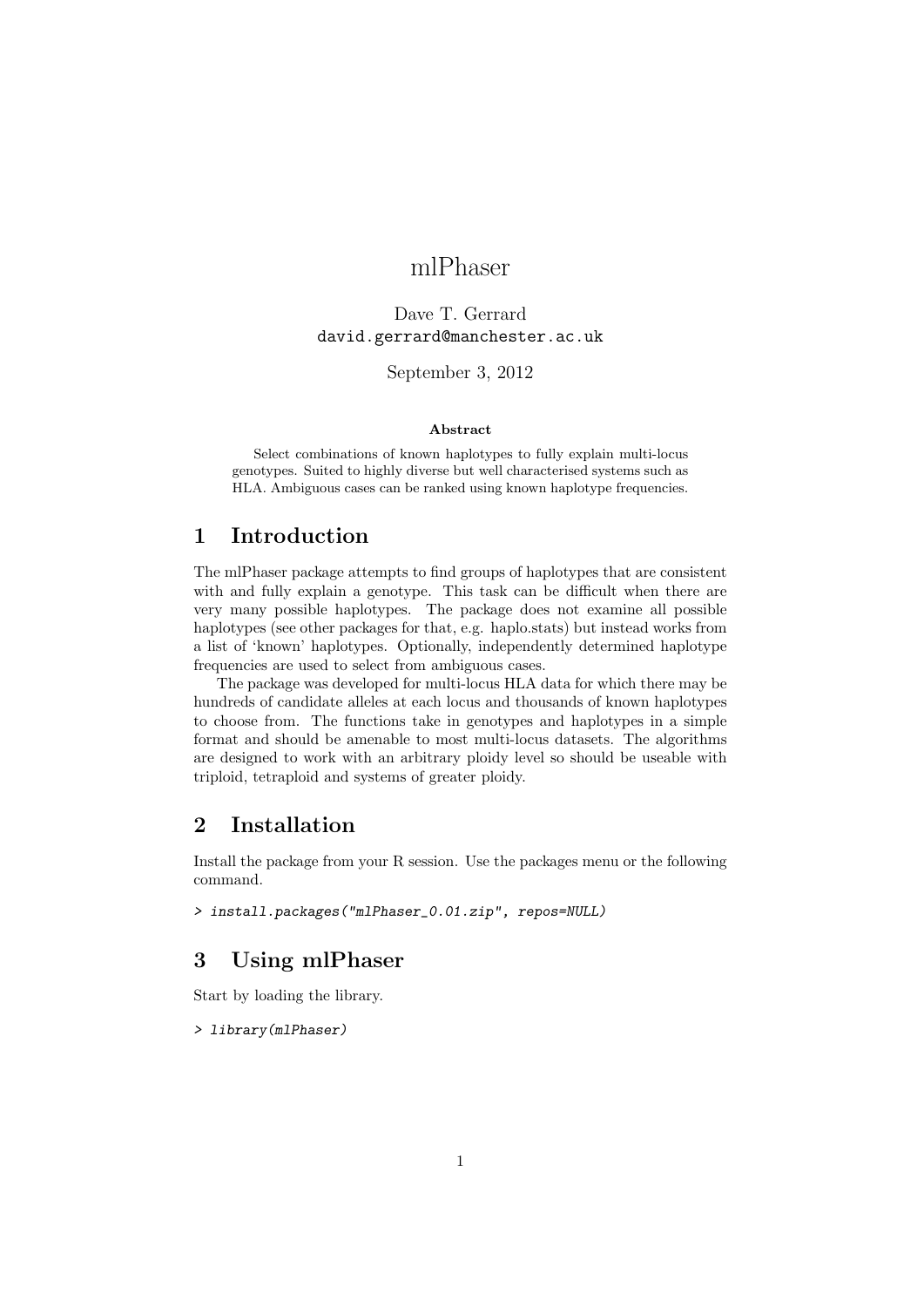### 3.1 Load haplotype and genotype data

Typical usage will require a table of genotypes and a table of known haplotypes. The haplotypes are easy to create

```
> haplotypes <- data.frame(A = c("a", "b", "c", "a", "b", "c", "b"),+ B= c("a","b","c","b","c","a","a"),
+ C= c("a","b","c","b","c","a","a") )
> rownames(haplotypes) <- apply(haplotypes, 1, paste,sep="" , collapse="")
> haplotypes
   A B C
aaa a a a
bbb b b b
ccc c c c
abb a b b
bcc b c c
caa c a a
baa b a a
```
In many cases, these known haplotypes will come with frequency data, this can be used later to sort candidate haplotype groups.

```
> haploFreqs <- c(0.4, 0.3, 0.15, 0.07,0.05, 0.02, 0.01)
> names(haploFreqs) <- rownames(haplotypes)
> haploFreqs
aaa bbb ccc abb bcc caa baa
0.40 0.30 0.15 0.07 0.05 0.02 0.01
```
1 a b a b a b

Genotypes are encoded similarly but with multiple columns per locus. Here is a simple genotype heterozygous at each of three loci.

```
> thisGenotype \leq data.frame(A.1="a", A.2="b", B.1="a", B.2="b", C.1="a", C.2="b")
> thisGenotype
 A.1 A.2 B.1 B.2 C.1 C.2
```
The function simGenoFromHaplo can be used to simulate a set of genotypes.

```
> my.genotypes <- simGenoFromHaplo(haploTable=haplotypes, haploFreqs=haploFreqs ,
+ n=20, ploidy=2)
> head(my.genotypes)
 A.1 A.2 B.1 B.2 C.1 C.2
1 a c a c a c
2 b a b a b a
3 a c a c a c
4 b c b a b a
5 c a c a c a
6 c a c a c a
```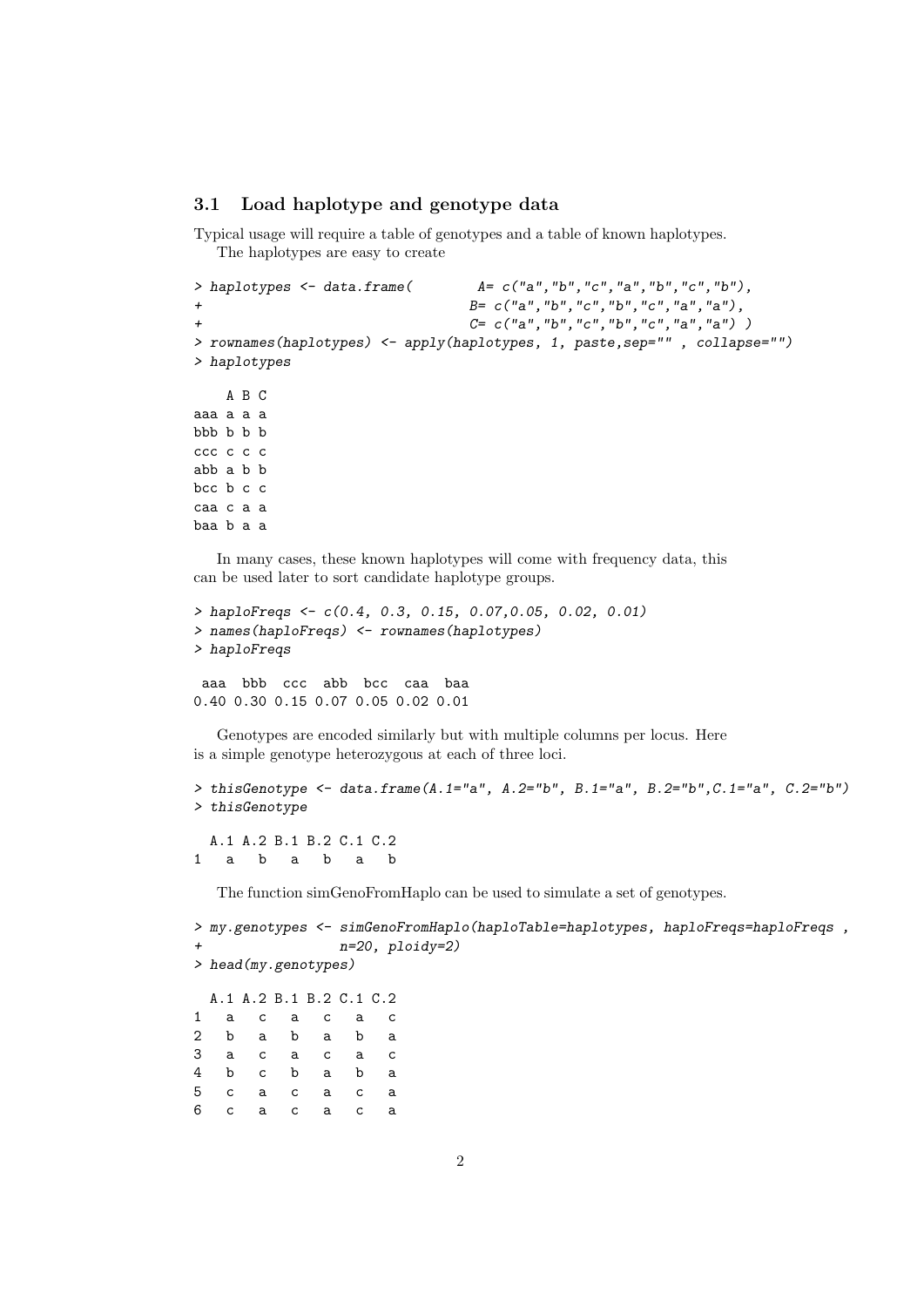### 3.2 Valid haplotype groups.

The funciton getValidHaploGroups returns groups of haplotypes that fully explain the genotype. There may be none, one or more groups per genotype.

> my.valid.groups <- getValidHaploGroups(thisGenotype,haplotypes) > my.valid.groups  $[[1]$ ] [[1]]\$aaa [[1]]\$aaa\$A [1] "a" [[1]]\$aaa\$B [1] "a" [[1]]\$aaa\$C [1] "a" [[1]]\$bbb [[1]]\$bbb\$A [1] "b" [[1]]\$bbb\$B [1] "b" [[1]]\$bbb\$C [1] "b"  $[$ [2]] [[2]]\$abb [[2]]\$abb\$A [1] "a" [[2]]\$abb\$B [1] "b" [[2]]\$abb\$C [1] "b" [[2]]\$baa [[2]]\$baa\$A [1] "b" [[2]]\$baa\$B

[1] "a"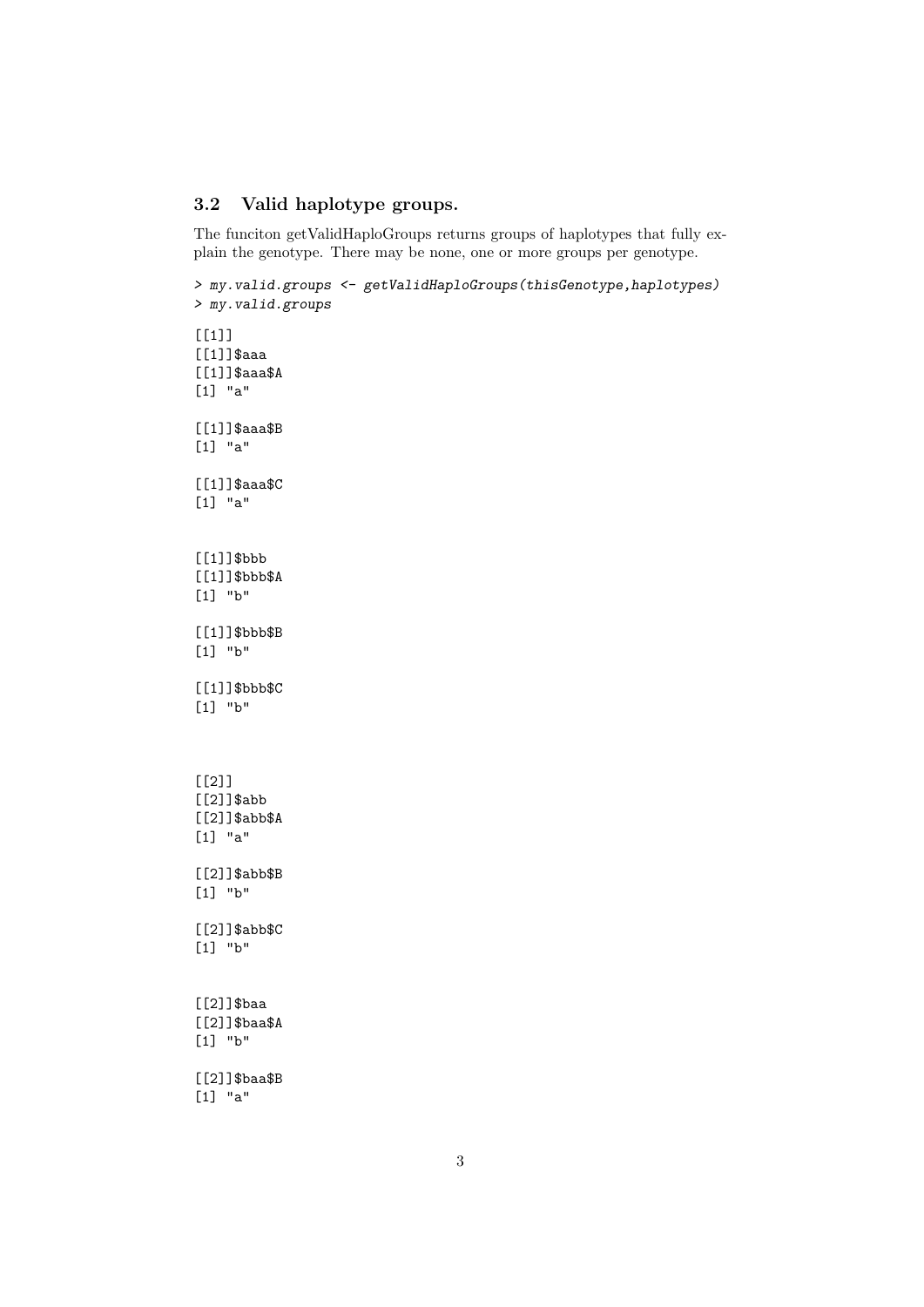#### [[2]]\$baa\$C [1] "a"

The object returned by getValidHaploGroups is a list of lists. Another function, phaseReport, is available to get valid groups for a set of genotypes. phaseReport also formats the results into a table.

### > phaseReport(thisGenotype,haplotypes)

| id n.validGroups haploGroup likelihood |                |                                        |         |    |  |  |
|----------------------------------------|----------------|----------------------------------------|---------|----|--|--|
| 1                                      | 1              | 2                                      | aaa/bbb | ΝA |  |  |
| $\overline{2}$                         | $\mathbf{1}$   | $\overline{2}$                         | abb/baa | NA |  |  |
| > phaseReport(my.genotypes,haplotypes) |                |                                        |         |    |  |  |
|                                        |                | id n.validGroups haploGroup likelihood |         |    |  |  |
| 1                                      | 1              | 1                                      | aaa/ccc | ΝA |  |  |
| $\overline{2}$                         | 2              | $\overline{2}$                         | aaa/bbb | NA |  |  |
| 3                                      | 2              | 2                                      | abb/baa | NA |  |  |
| 4                                      | 3              | $\mathbf{1}$                           | aaa/ccc | NA |  |  |
| 5                                      | 4              | 1                                      | bbb/caa | NA |  |  |
| 6                                      | 5              | 1                                      | aaa/ccc | ΝA |  |  |
| $\overline{7}$                         | 6              | $\mathbf{1}$                           | aaa/ccc | NA |  |  |
| 8                                      | $\overline{7}$ | $\mathbf{1}$                           | aaa/aaa | NA |  |  |
| 9                                      | 8              | $\mathbf 1$                            | aaa/abb | ΝA |  |  |
| 10                                     | 9              | $\mathbf 1$                            | aaa/aaa | ΝA |  |  |
| 11                                     | 10             | 2                                      | aaa/bbb | ΝA |  |  |
| 12                                     | 10             | 2                                      | abb/baa | NA |  |  |
| 13                                     | 11             | 2                                      | aaa/bbb | NA |  |  |
|                                        | 14 11          | $\overline{2}$                         | abb/baa | NA |  |  |
|                                        | 15 12          | $\mathbf{1}$                           | aaa/aaa | NA |  |  |
| 16                                     | 13             | $\mathbf 1$                            | bbb/bcc | ΝA |  |  |
|                                        | 17 14          | 1                                      | abb/ccc | NA |  |  |
| 18                                     | 15             | $\mathbf{1}$                           | abb/bbb | NA |  |  |
| 19                                     | 16             | 2                                      | aaa/bbb | NA |  |  |
|                                        | 20 16          | $\overline{c}$                         | abb/baa | NA |  |  |
| 21                                     | 17             | $\mathbf 1$                            | abb/ccc | ΝA |  |  |
| 22                                     | 18             | 2                                      | aaa/bbb | ΝA |  |  |
| 23                                     | 18             | 2                                      | abb/baa | NA |  |  |
|                                        | 24 19          | $\overline{2}$                         | aaa/bbb | NA |  |  |
| 25                                     | 19             | $\overline{c}$                         | abb/baa | ΝA |  |  |
|                                        | 26 20          | $\overline{1}$                         | bbb/bbb | ΝA |  |  |

A set of haplotype frequencies can be used to order groups of haplotypes. Currently this is done by simply multiplying the probabilities of each haplotype within the group.

> # use haplotype frequencies to rank candidate haplotype groups. > phaseReport(thisGenotype,haplotypes, haploFreqs)

|             | id n.validGroups haploGroup likelihood |           |                  |
|-------------|----------------------------------------|-----------|------------------|
| $1 \quad 1$ |                                        |           | 2 aaa/bbb 0.1200 |
| $2 \quad 1$ |                                        | 2 abb/baa | 0.0007           |

### # a full table of genotypes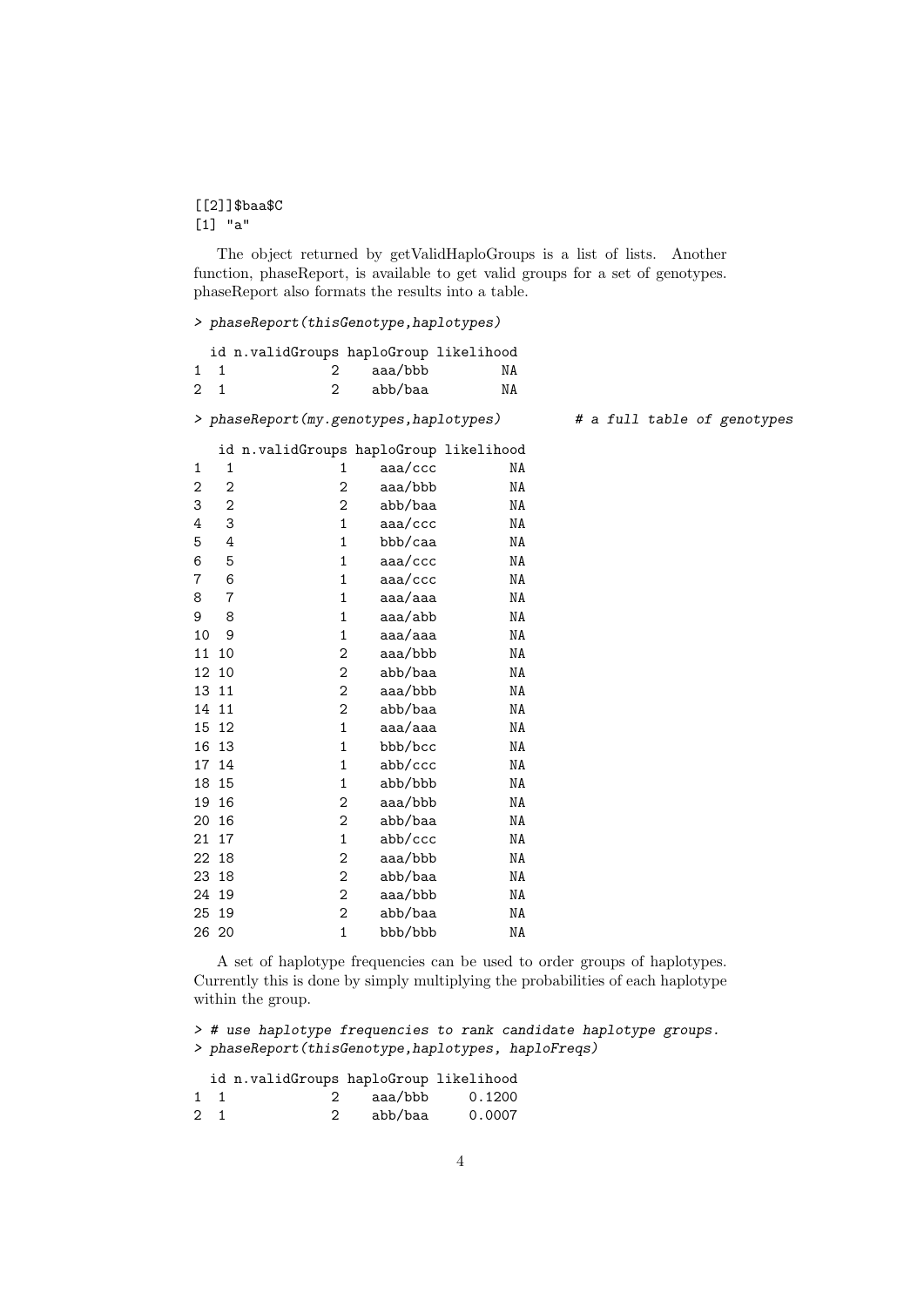```
> # return only the best haplotype group for each genotype.
> # outFormat="all" is the default
> phaseReport(thisGenotype,haplotypes, haploFreqs, outFormat="top")
 id n.validGroups haploGroup likelihood
1 1 2 aaa/bbb 0.12
> # get phase report on all genotypes
> phaseReport(my.genotypes,haplotypes, haploFreqs, outFormat="all")
  id n.validGroups haploGroup likelihood
1 1 1 aaa/ccc 0.0600
2 2 aaa/bbb 0.1200<br>3 2 2 abb/baa 0.0007
3 2 abb/baa
4 3 1 aaa/ccc 0.0600
5 4 1 bbb/caa 0.0060
6 5 1 aaa/ccc 0.0600
7 6 1 aaa/ccc 0.0600
8 7 1 aaa/aaa 0.1600
9 8 1 aaa/abb 0.0280
10 9 1 aaa/aaa 0.1600
11 10 2 aaa/bbb 0.1200
           2 abb/baa
13 11 2 aaa/bbb 0.1200
14 11 2 abb/baa 0.0007<br>15 12 1 aaa/aaa 0.1600
15 12 1 aaa/aaa
16 13 1 bbb/bcc 0.0150
17 14 1 abb/ccc 0.0105
18 15 1 abb/bbb 0.0210
19 16 2 aaa/bbb 0.1200
20 16 2 abb/baa 0.0007
21 17 1 abb/ccc 0.0105
22 18 2 aaa/bbb 0.1200
23 18 2 abb/baa 0.0007
           2 aaa/bbb 0.1200
25 19 2 abb/baa 0.0007
26 20 1 bbb/bbb 0.0900
```
> # Same but only return the top result for each genotype > phaseReport(my.genotypes,haplotypes, haploFreqs, outFormat="top")

|    |                   | id n.validGroups haploGroup likelihood |         |        |
|----|-------------------|----------------------------------------|---------|--------|
| 1  | 1                 |                                        | aaa/ccc | 0.0600 |
| 2  | $\mathcal{D}_{1}$ | 2                                      | aaa/bbb | 0.1200 |
| 4  | 3                 | 1                                      | aaa/ccc | 0.0600 |
| 5  | 4                 | 1                                      | bbb/caa | 0.0060 |
| 6  | 5                 | 1                                      | aaa/ccc | 0.0600 |
| 7  | 6                 | 1                                      | aaa/ccc | 0.0600 |
| 8  | 7                 | 1                                      | aaa/aaa | 0.1600 |
| 9  | 8                 | 1                                      | aaa/abb | 0.0280 |
| 10 | 9                 | 1                                      | aaa/aaa | 0.1600 |